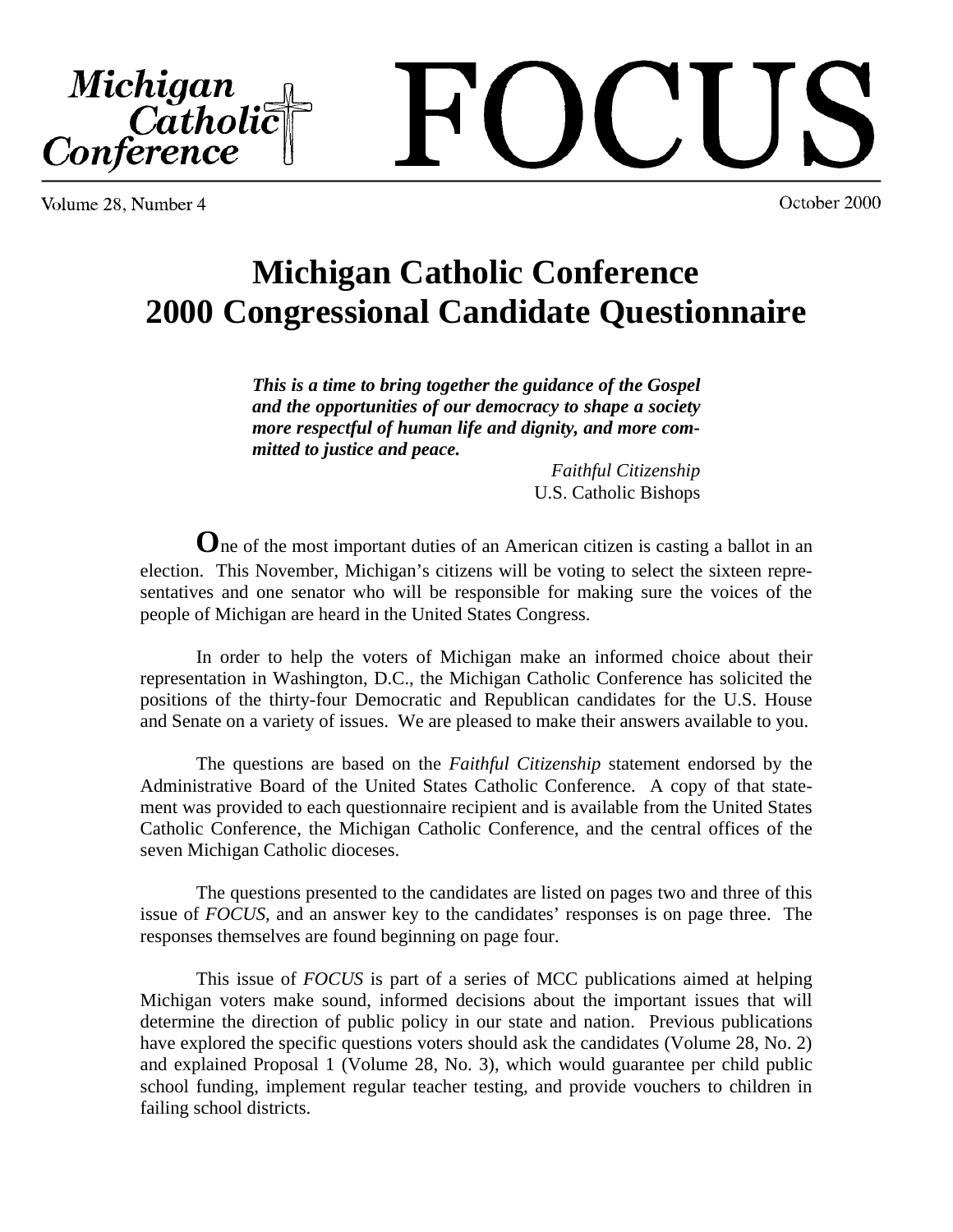## **Questions Presented to Congressional Candidates**

#### *Abortion*

- **1.** What is your position on legislation pending in this Congress which would ban partial birth abortion except to save the life of the mother?
- **2.** What is your position on a constitutional amendment which would protect the right of unborn children (Human Life Amendment)?
- **3.** What is your position on the use of taxpayer funds to pay for abortion?

#### *Capital Punishment*

What is your position on efforts to:

- **4.** abolish the death penalty?
- **5.** end the use of the death penalty in cases where the defendant is a minor?
- **6.** end the use of the death penalty when it is certain that the defendant will be confined to life imprisonment without possibility of parole?

#### *"Charitable Choice"*

**7.** What is your position on legislation to make it easier for churches and religiously affiliated institutions to participate in government funded programs intended to address problems in society such as poverty, unemployment and homelessness?

#### *Economic Help for Families*

What is your position on the Federal Government providing financial resources to low income persons:

- **8.** to gain access to affordable, quality child care and programs for early child development?
- **9.** through tax relief to low income working families with children to keep them above the poverty line (i.e., refundable children's tax credit and/or Earned Income Tax Credit (EITC)?

#### *Education*

What is your position on legislation to provide financial assistance to all parents enabling them to exercise their right to choose the elementary and/or secondary schools, including religiously oriented schools, which are best suited for their children such as:

- **10.** legislation to provide tax benefits to both public and private school parents to offset the educational costs of their children?
- **11.** legislation to provide education vouchers/ scholarships to parents to pay for the cost of their children's schooling?
- **12.** legislation to provide financial support for services to private and religious school students with disabilities?

#### *Embryo Research*

**13.** What is your position on using taxpayer funds for research that involves destroying live human embryos to obtain their cells for experimentation (embryonic stem cell research)?

#### *Environment*

What is your position on:

- **14.** legislation to further regulate and reduce pollution?
- **15.** legislation to further regulate and reduce the harmful effects of pesticides and other chemicals on children's health?

#### *Euthanasia*

**16.** What is your position on legislation that would allow a physician to prescribe a drug overdose to assist in the suicide of patients diagnosed as terminally ill?

#### *Food and Agricultural Policy*

**17.** What is your position on agricultural policies that encourage a broad-based system of small to moderate-sized family owned and operated farms over policies which favor the concentration of agricultural ownership?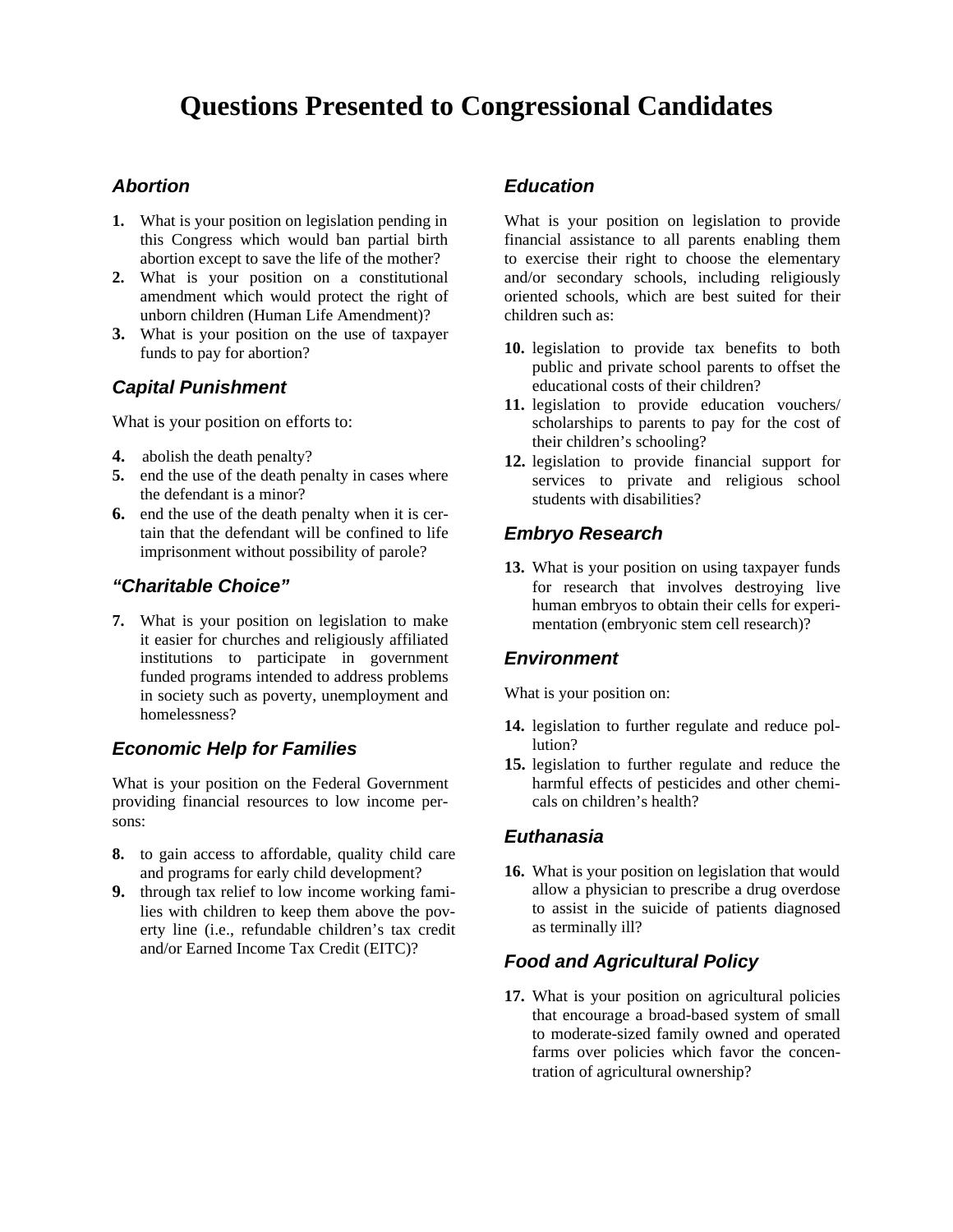#### *Health Care*

**18.** What is your position on legislation which would assure universal and genuine access to affordable health care coverage through use of mandates, (e.g., individual, employer)?

#### *Human Rights*

**19.** What is your position on making the defense of human rights – including religious liberty – a central concern of U.S. foreign policy, especially in places where human rights are most at risk, by linking other policies (e.g., trade preferences or military aid) to a country's performance on human rights?

#### *Immigration*

What is your position on legislation which would:

- **20.** permit long-term permanent resident aliens, who have committed minor criminal offenses, to avoid deportation and remain in the United States if they can show that they have been rehabilitated and built ties to their communities in the U.S.?
- **21.** restore benefit eligibility to legal immigrants who fall on hard times?
- **22.** ease current restrictions that deny people at U.S. ports of entry the ability to seek political asylum in the United States?

#### *International Debt Relief*

**23**. What is your position on legislation to fund substantial and rapid debt reduction for all heavily indebted poor countries that commit to using the benefits of debt reduction to relieve poverty?

### **Key to Answers Provided by Congressional Candidates**

**\_\_\_\_\_\_\_\_\_\_\_\_\_\_\_\_\_\_\_\_\_\_\_\_\_\_\_\_\_\_\_\_\_\_\_\_**

| $KEY: S = Support$<br>$O = \text{Oppose}$ | $NP = No Position$ | $NR = No$ Response | $C = Comment$ |
|-------------------------------------------|--------------------|--------------------|---------------|
|-------------------------------------------|--------------------|--------------------|---------------|

Questionnaires approved by the United States Catholic Conference were sent out to every congressional candidate from the major parties in early August 2000. A reminder was sent to the candidates to alert them to the approaching deadline for submission of answers. Candidates were asked to mark whether their position was in support of, or in opposition to, the subject of the questions found on pages two and three. Candidates were also given the opportunity of noting where they had no position on an issue. Pages two and three of this issue of *FOCUS* contain the exact wording of the questions submitted to the candidates.

In some cases candidates provided comments or answers on questions unsolicited by the Michigan Catholic Conference. Because the MCC candidate questionnaire did not include a specific area for comment, these unsolicited comments and additions have not been reproduced here. However, upon request, the comments of the candidates will be provided.

The Michigan Catholic Conference does not endorse or oppose any candidates under any circumstances, and no inference of endorsement or opposition should be concluded as a result of information provided in this issue of *FOCUS.*

> **FOCUS** Volume 28, Number 4 October 2000

FOCUS is published by the Michigan Catholic Conference 505 North Capitol Avenue, Lansing, Michigan 48933 http://www.micatholicconference.org/ • Staff Contact: Paul A. Long For additional free copies of this FOCUS, contact the Public Policy Division at (517) 372-9310 or FAX at (517) 372-3940 © Michigan Catholic Conference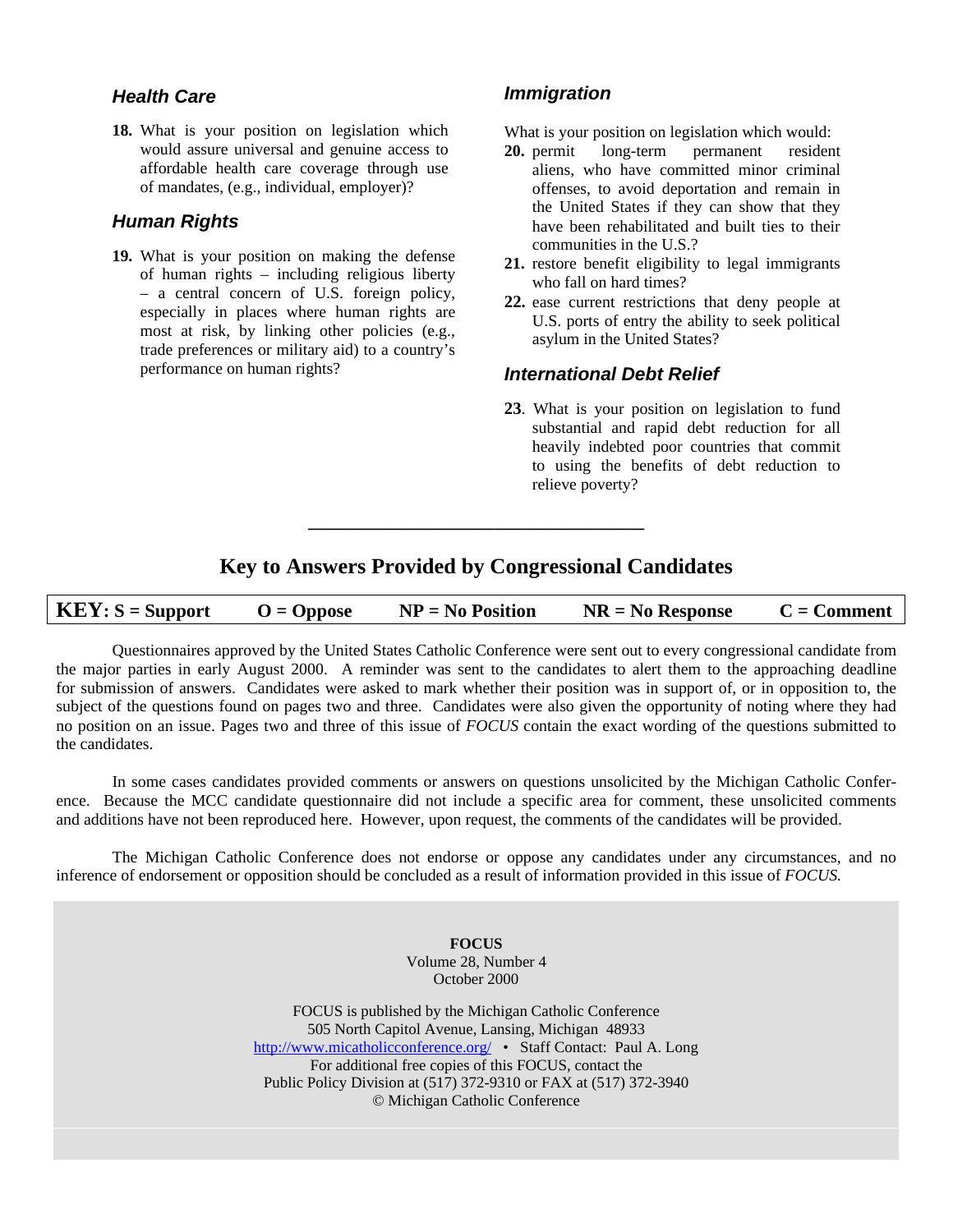| <b>Candidate</b>                                        | <b>Abortion</b>                                  | <b>Capital</b><br><b>Punishment</b> | "Charitable<br><b>Choice"</b> | <b>Economic</b><br><b>Help for</b><br><b>Families</b> | <b>Education</b>                           |
|---------------------------------------------------------|--------------------------------------------------|-------------------------------------|-------------------------------|-------------------------------------------------------|--------------------------------------------|
|                                                         | $\mathbf{3}$<br>$\mathbf{1}$<br>$\boldsymbol{2}$ | 5<br>6<br>4                         | 7                             | 8<br>9                                                | $10$ 11 12                                 |
| U.S. Senate                                             | S<br>S<br>$\Omega$                               | $\mathbf O$<br>$\Omega$<br>$\Omega$ | S                             | S<br>S                                                | S<br>S<br><sub>S</sub>                     |
| R Spencer Abraham                                       |                                                  | <b>Did Not Respond</b>              |                               |                                                       |                                            |
| D Debbie Stabenow                                       |                                                  |                                     |                               |                                                       |                                            |
| <b>U.S. Congress District 1</b><br>R Chuck Yob          |                                                  |                                     |                               |                                                       |                                            |
|                                                         | S<br>S<br>$\Omega$                               | S<br>S<br>S                         | S                             | S<br>S                                                | S S<br>$S_{\text{}}$                       |
| D Bart Stupak<br><b>U.S. Congress District 2</b>        | S<br>S<br>$\overline{O}$                         | ${\bf S}$<br>S<br>$\mathbf{O}$      | S                             | S<br>S                                                | $O$ O<br>$\overline{O}$                    |
| R Peter Hoekstra                                        |                                                  |                                     |                               |                                                       |                                            |
| D Bob Shrauger                                          | S<br>S<br>$\Omega$                               | S<br>S<br>S                         | S                             | S<br>S                                                | ${\bf S}$<br>S<br>- S                      |
| <b>U.S. Congress District 3</b>                         | O NP<br><b>NP</b>                                | S<br>S<br>S                         | S                             | S<br>S                                                | 0 <sub>0</sub><br>$\mathbf{O}$             |
| R Vernon Ehlers                                         |                                                  |                                     |                               |                                                       |                                            |
| D Timothy Steele                                        | S<br>S<br>$\mathbf O$                            | S<br>S<br>S                         | S                             | ${\bf S}$<br>S                                        | S<br>S<br><sub>S</sub>                     |
| <b>U.S. Congress District 4</b>                         | $\overline{O}$<br>S<br>$\Omega$                  | S<br>S<br>S                         | $\overline{O}$                | S<br>S                                                | $\overline{O}$<br>O C                      |
| R Dave Camp                                             |                                                  |                                     |                               |                                                       |                                            |
| D Lawrence Hollenbeck                                   | S<br>S<br>$\Omega$                               | S<br>$\mathbf O$<br>$\Omega$        | S                             | S<br>S                                                | S<br>S<br>NP                               |
| <b>U.S. Congress District 5</b>                         | S<br>S<br>$\mathbf{O}$                           | S<br>S<br>S                         | $\mathbf O$                   | S<br>S                                                | $\Omega$<br>$\mathbf{O}$<br>$\overline{O}$ |
| R Ronald Actis                                          |                                                  |                                     |                               |                                                       |                                            |
| D James Barcia                                          | S<br>S<br>$\Omega$                               | S<br>S<br>S                         | S                             | S<br>S                                                | S<br>S<br>S                                |
|                                                         | S<br>S<br>$\Omega$                               | NP S<br>S                           | S                             | S<br>S                                                | S<br>S<br>S                                |
| <b>U.S. Congress District 6</b><br>R Fred Upton         |                                                  | <b>Did Not Respond</b>              |                               |                                                       |                                            |
| D James Bupp                                            |                                                  | <b>Did Not Respond</b>              |                               |                                                       |                                            |
| <b>U.S. Congress District 7</b>                         |                                                  |                                     |                               |                                                       |                                            |
| R Nick Smith                                            |                                                  | <b>Did Not Respond</b>              |                               |                                                       |                                            |
| D Jennie Crittendon                                     |                                                  | <b>Did Not Respond</b>              |                               |                                                       |                                            |
| <b>U.S. Congress District 8</b>                         |                                                  |                                     |                               |                                                       |                                            |
| R Mike Rogers                                           | S<br>S<br>$\Omega$                               | O NP NP                             | ${\bf S}$                     | ${\bf S}$<br>S                                        | $\mathsf{C}$<br>C NP                       |
| D Diane Byrum                                           |                                                  | <b>Did Not Respond</b>              |                               |                                                       |                                            |
| <b>U.S. Congress District 9</b>                         |                                                  |                                     |                               |                                                       |                                            |
| R Grant Garrett                                         | S<br>S<br>$\Omega$                               | S<br>$\mathbf{O}$<br>$\Omega$       | S                             | S<br>S                                                | NP S<br>S                                  |
| D Dale Kildee                                           | S<br>S<br>$\Omega$                               | ${\bf S}$<br>S<br>S                 | S                             | S<br>S                                                | S<br>S<br>$\mathbf{O}$                     |
| <b>U.S. Congress District 10</b>                        |                                                  |                                     |                               |                                                       |                                            |
| R Tom Turner                                            | S<br>S<br>$\Omega$                               | ${\bf S}$<br>${\bf S}$<br>${\bf S}$ | S                             | S<br>S                                                | S<br>S<br>S                                |
| D David Bonior                                          |                                                  | <b>Did Not Respond</b>              |                               |                                                       |                                            |
| <b>U.S. Congress District 11</b>                        |                                                  |                                     |                               |                                                       |                                            |
| R Joe Knollenberg                                       | S<br>$S$ O                                       | O NP O                              | S                             | S NR                                                  | S NR NR                                    |
| D Matthew Frumin                                        |                                                  | <b>Did Not Respond</b>              |                               |                                                       |                                            |
| <b>U.S. Congress District 12</b>                        |                                                  |                                     |                               |                                                       |                                            |
| R Bart Baron                                            | NP O<br>S                                        | S<br>S<br>S                         | <b>NP</b>                     | ${\bf S}$<br>S                                        | S<br>S<br>S                                |
| D Sander Levin                                          | $\mathbf{O}$<br><sub>S</sub><br>O                | S<br>S<br>${\bf S}$                 | $\mathbf C$                   | S<br>S                                                | $\Omega$<br>$\mathbf{O}$<br>S              |
| <b>U.S. Congress District 13</b>                        |                                                  |                                     |                               |                                                       |                                            |
| R Carl Berry                                            | NP O<br>S.                                       | NR NR NR                            | S                             | S<br>S                                                | S<br>S<br>S                                |
| D Lynn Rivers<br><b>U.S. Congress District 14</b>       |                                                  | <b>Did Not Respond</b>              |                               |                                                       |                                            |
| R William Ashe                                          |                                                  |                                     |                               |                                                       |                                            |
|                                                         | S<br>S<br>$\Omega$                               | S<br>$\Omega$<br>$\Omega$           | S                             | S<br><b>NR</b>                                        | S<br>S S                                   |
| D John Conyers, Jr.<br><b>U.S. Congress District 15</b> |                                                  | <b>Did Not Respond</b>              |                               |                                                       |                                            |
| R C. Boyd-Fields                                        |                                                  | Did Not respond                     |                               |                                                       |                                            |
| D Carolyn Kilpatrick                                    |                                                  | Did Not respond                     |                               |                                                       |                                            |
| <b>U.S. Congress District 16</b>                        |                                                  |                                     |                               |                                                       |                                            |
| R William Morse                                         | S O O                                            | O NP O                              | ${\bf S}$                     | $\Omega$<br>$\Omega$                                  | O S O                                      |
| D John Dingell                                          |                                                  | <b>Did Not Respond</b>              |                               |                                                       |                                            |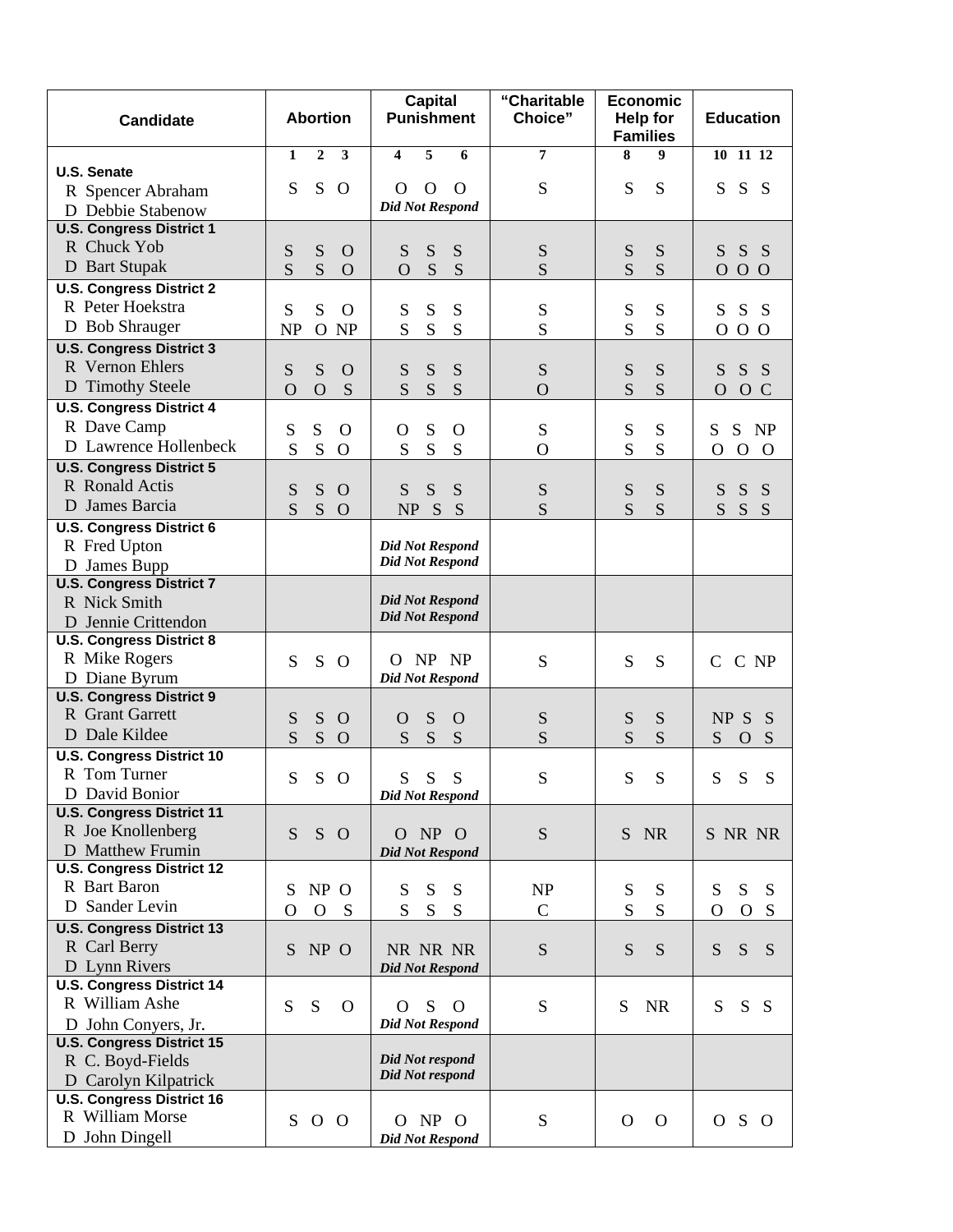| <b>Candidate</b>                                         | Embryo<br><b>Research</b> | <b>Environment</b>          |               |                |              | Euthanasia   | <b>Food and</b><br><b>Agricultural</b><br><b>Policy</b> | <b>Health Care</b> |
|----------------------------------------------------------|---------------------------|-----------------------------|---------------|----------------|--------------|--------------|---------------------------------------------------------|--------------------|
|                                                          | 13                        | 14                          | 15            | 16             | 17           | 18           |                                                         |                    |
| <b>U.S. Senate</b>                                       |                           |                             |               | $\circ$        |              |              |                                                         |                    |
| R Spencer Abraham                                        | $\Omega$                  | S<br><b>Did Not Respond</b> | NP            |                | NP           | $\Omega$     |                                                         |                    |
| D Debbie Stabenow                                        |                           |                             |               |                |              |              |                                                         |                    |
| <b>U.S. Congress District 1</b>                          |                           |                             |               |                |              |              |                                                         |                    |
| R Chuck Yob                                              | $\Omega$                  | S                           | S             | $\Omega$       | ${\bf S}$    | S            |                                                         |                    |
| D Bart Stupak                                            | $\overline{O}$            | S                           | S             | $\Omega$       | S            | S            |                                                         |                    |
| <b>U.S. Congress District 2</b>                          |                           |                             |               |                |              |              |                                                         |                    |
| R Peter Hoekstra                                         | $\mathbf{O}$              | ${\bf S}$                   | ${\bf S}$     | $\Omega$       | NP           | $\mathbf{O}$ |                                                         |                    |
| D Bob Shrauger                                           | $\overline{O}$            | S                           | S             | <b>NP</b>      | S            | S            |                                                         |                    |
| <b>U.S. Congress District 3</b>                          |                           |                             |               |                |              |              |                                                         |                    |
| R Vernon Ehlers                                          | $\Omega$                  | S                           | S             | $\Omega$       | ${\bf S}$    | <b>NP</b>    |                                                         |                    |
| D Timothy Steele                                         | S                         | S                           | S             | S              | S            | S            |                                                         |                    |
| <b>U.S. Congress District 4</b>                          |                           |                             |               |                |              |              |                                                         |                    |
| R Dave Camp                                              | $\mathbf{O}$              | S                           | S             | $\Omega$       | ${\bf S}$    | $\mathbf O$  |                                                         |                    |
| D Lawrence Hollenbeck                                    | $\overline{O}$            | S                           | S             | $\Omega$       | S            | S            |                                                         |                    |
| <b>U.S. Congress District 5</b>                          |                           |                             |               |                |              |              |                                                         |                    |
| R Ronald Actis                                           | $\Omega$                  | ${\bf S}$                   | ${\mathbf S}$ | $\Omega$       | ${\bf S}$    | $\mathbf{O}$ |                                                         |                    |
| D James Barcia                                           | $\overline{O}$            | S                           | S             | $\overline{O}$ | S            | $\mathbf{O}$ |                                                         |                    |
| <b>U.S. Congress District 6</b>                          |                           |                             |               |                |              |              |                                                         |                    |
| R Fred Upton                                             |                           | <b>Did Not Respond</b>      |               |                |              |              |                                                         |                    |
| D James Bupp                                             |                           | <b>Did Not Respond</b>      |               |                |              |              |                                                         |                    |
| <b>U.S. Congress District 7</b>                          |                           |                             |               |                |              |              |                                                         |                    |
| R Nick Smith                                             |                           | <b>Did Not Respond</b>      |               |                |              |              |                                                         |                    |
| D Jennie Crittendon                                      |                           | <b>Did Not Respond</b>      |               |                |              |              |                                                         |                    |
| <b>U.S. Congress District 8</b>                          |                           |                             |               |                |              |              |                                                         |                    |
| R Mike Rogers                                            | $\Omega$                  | $\mathcal{C}$               | $\mathcal{C}$ | $\Omega$       | ${\bf S}$    | $\mathsf{C}$ |                                                         |                    |
| D Diane Byrum                                            |                           | <b>Did Not Respond</b>      |               |                |              |              |                                                         |                    |
| <b>U.S. Congress District 9</b>                          |                           |                             |               |                |              |              |                                                         |                    |
| R Grant Garrett                                          | $\Omega$                  | S                           | S             | $\Omega$       | <b>NP</b>    | NP           |                                                         |                    |
| D Dale Kildee                                            | $\overline{O}$            | S                           | S             | $\Omega$       | S            | S            |                                                         |                    |
| <b>U.S. Congress District 10</b>                         |                           |                             |               |                |              |              |                                                         |                    |
| R Tom Turner                                             | $\mathbf{O}$              | S                           | S             | $\mathbf{O}$   | NP           | $\mathbf{O}$ |                                                         |                    |
| D David Bonior                                           |                           | <b>Did NotRrespond</b>      |               |                |              |              |                                                         |                    |
| <b>U.S. Congress District 11</b>                         |                           |                             |               |                |              |              |                                                         |                    |
| R Joe Knollenberg                                        | $\mathbf{O}$              | S                           | S             | $\mathbf O$    | ${\bf S}$    | $\Omega$     |                                                         |                    |
| D Matthew Frumin                                         |                           | <b>Did Not Respond</b>      |               |                |              |              |                                                         |                    |
| <b>U.S. Congress District 12</b>                         |                           |                             |               |                |              |              |                                                         |                    |
| R Bart Baron                                             | $\mathbf O$               | $\mathbf{O}$                | S             | $\mathbf{O}$   | ${\bf S}$    | ${\bf S}$    |                                                         |                    |
| D Sander Levin                                           | S                         | S                           | S             | $\mathbf{O}$   | S            | S            |                                                         |                    |
| <b>U.S. Congress District 13</b>                         |                           |                             |               |                |              |              |                                                         |                    |
| R Carl Berry                                             | $\mathbf{O}$              | S                           | S             | NP             | ${\bf S}$    | ${\bf S}$    |                                                         |                    |
| D Lynn Rivers                                            |                           | <b>Did Not Respond</b>      |               |                |              |              |                                                         |                    |
| <b>U.S. Congress District 14</b>                         |                           |                             |               |                |              |              |                                                         |                    |
| R William Ashe                                           | $\mathbf{O}$              | $\mathbf C$                 | $\mathbf C$   | $\Omega$       | $\mathbf{O}$ | $\mathbf C$  |                                                         |                    |
| D John Conyers, Jr.                                      |                           | <b>Did Not Respond</b>      |               |                |              |              |                                                         |                    |
| <b>U.S. Congress District 15</b>                         |                           | <b>Did Not Respond</b>      |               |                |              |              |                                                         |                    |
| R C. Boyd-Fields                                         |                           | <b>Did Not Respond</b>      |               |                |              |              |                                                         |                    |
| D Carolyn Kilpatrick<br><b>U.S. Congress District 16</b> |                           |                             |               |                |              |              |                                                         |                    |
| R William Morse                                          |                           |                             |               |                |              |              |                                                         |                    |
| D John Dingell                                           | $\Omega$                  | NP                          | <b>NP</b>     | NP             | $\mathbf{O}$ | $\Omega$     |                                                         |                    |
|                                                          |                           | <b>Did Not Respond</b>      |               |                |              |              |                                                         |                    |